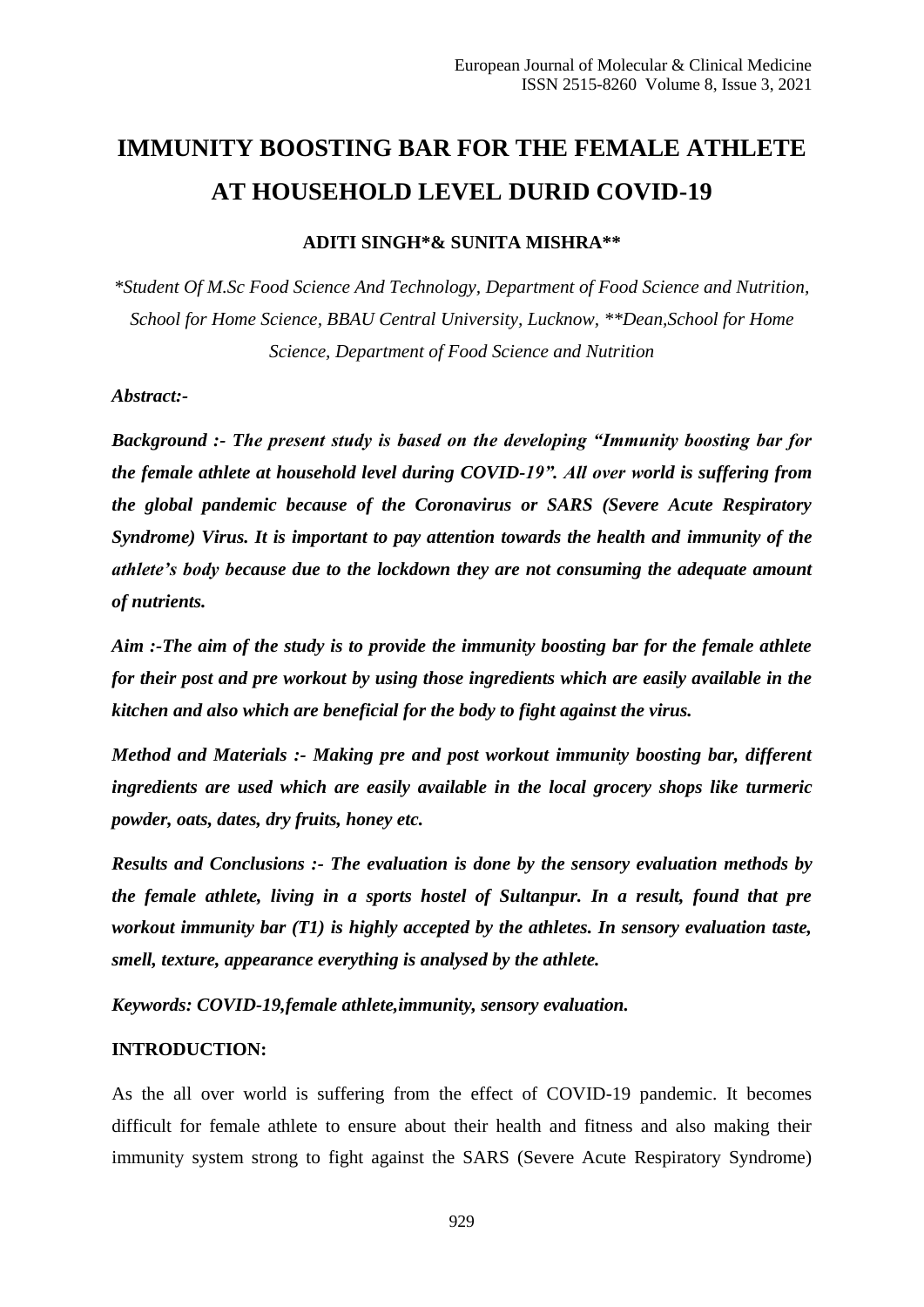virus.The COVID-19 pandemic fundamentally changed the playerscognitive assumptions in that they will no longer take these events and schedules for granted. From now on, it may be that, in the back of their minds, no matter how they prepare, the game may be postponed or cancelled. Another aspect that was lost is the daily, weekly, monthly, and annual routine, affecting the mental and physical status of players. The spread of COVID-19 has not only forced nearly every training location to shut down, but also forces players to stay home. These changes have increased a sense of uncertainty, confusion, and frustration, and made it difficult to set a series of concrete goals.

Effective diet and nutrition are an important part of an athlete's training. A sportsman's valued qualities like strength, agility, endurance, and vigilance are the result of his nutritionrich diet regimen most often recommended*.* Immunity is somewhere playing a major role. We've to ensure that the immunity of athletes is strong because high performance will affect it. Citrus fruits, anti-inflammatory fruits, and food with anti-oxidant and anti-infection properties will be included in their diet*.* A healthy life demands proper nutrition as well as regular exercise. Both are key to the prevention of diseases and also help improve overall mental and physical health. Exercise is the physical exertion of the body, while proper nutrition is one that contains all food values in the right amount. Athletes are staying at home, with their outdoor physical activities being compromised. Most importantly, they should ensure there is proper hygiene. The food should be rich in protein, with a moderate amount of carbohydrate and fibre. They should stay away from any kind of junk food.

| Weight        | $45-80$ gram    |
|---------------|-----------------|
| Energy        | 200-300 calorie |
| Fat           | $3-9$ gram      |
| Protein       | $7-15$ gram     |
| Carbohydrates | $20-40$ gram    |

**Table no.1- Nutritive value of Energy Bar**

Carbohydrates helps to provide energy quickly, most of the carbohydrates are various types of [sugars](https://en.wikipedia.org/wiki/Sugar) like [fructose,](https://en.wikipedia.org/wiki/Fructose) [glucose,](https://en.wikipedia.org/wiki/Glucose) [maltodextrin](https://en.wikipedia.org/wiki/Maltodextrin) and others in various ratios, combined with complex carbohydrate sources like [oats](https://en.wikipedia.org/wiki/Oat) and [barley.](https://en.wikipedia.org/wiki/Barley) Proteins come mostly in the form of fast digesting [whey protein.](https://en.wikipedia.org/wiki/Whey_protein) Energy bars generally don't contain [sugar alcohols,](https://en.wikipedia.org/wiki/Sugar_alcohol) since these bars, due to type of carbohydrate content, don't require low calorie sweeteners to improve their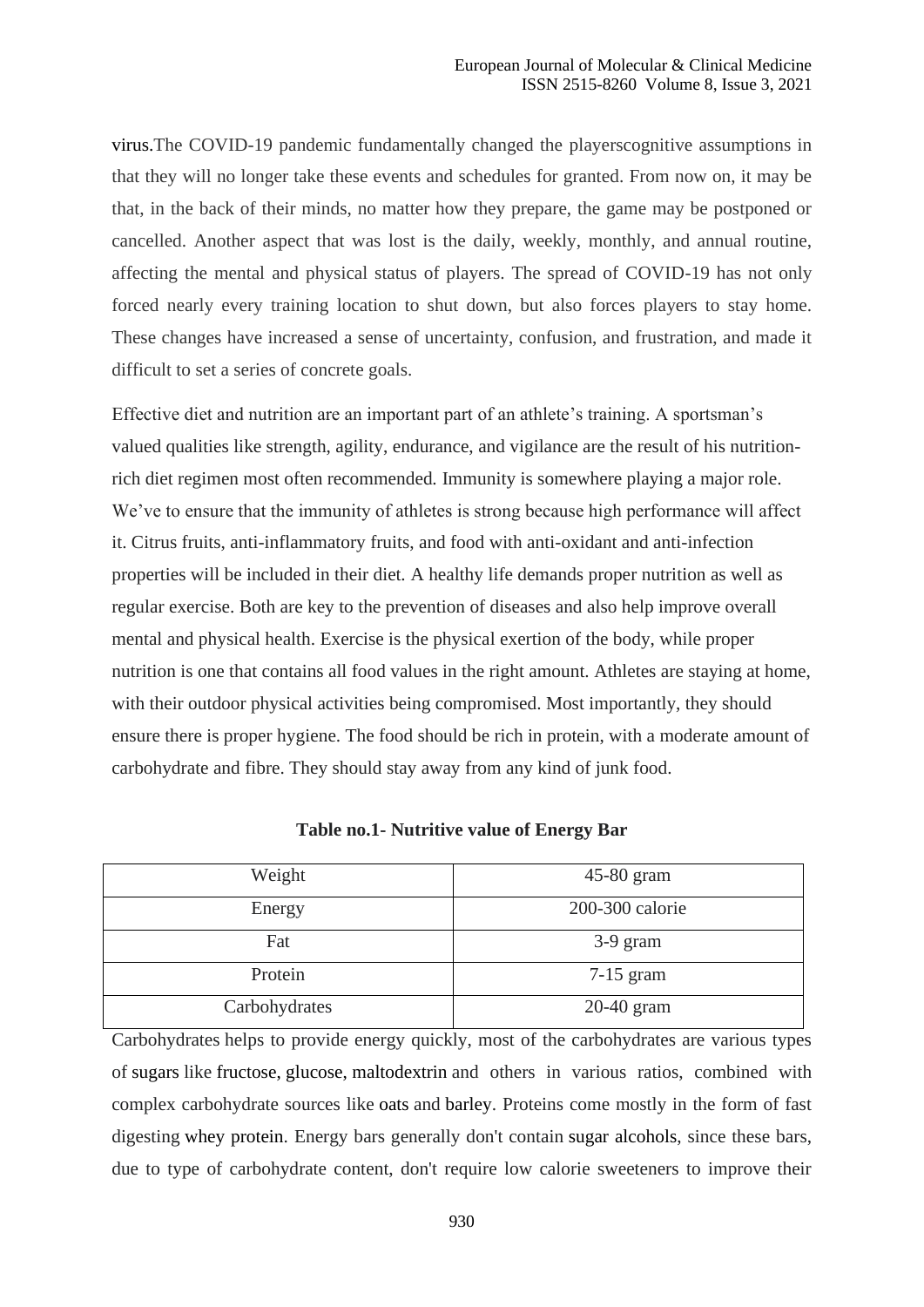taste. Fats in energy bars are kept to minimum and their main sources are often [cocoa](https://en.wikipedia.org/wiki/Cocoa_butter)  [butter](https://en.wikipedia.org/wiki/Cocoa_butter) and [dark chocolate.](https://en.wikipedia.org/wiki/Types_of_chocolate#Dark_chocolate) Energy bars are used as energy source during athletic events like marathon, triathlon and other events and outdoor activities, where energy expenditure is high, for longer period of time. Energy bars are supplemental bars containing [cereals](https://en.wikipedia.org/wiki/Cereal) and other high energy foods targeted at people who require quick energy but do not havime for a [meal](https://en.wikipedia.org/wiki/Meal).

#### **Ingredients of Energy Bars:**

The choices of ingredients depend upon theconsumer or moreover you can say that on athlete because of the taste. In most of the energy bar jaggery andhoney are used forsweeting purpose. Almonds, cashew, coconut powder etcare used for increasing the nutritional value of the bar. Dates and oats are the most important ingredients because the bind the other ingredientsand gives a definite shapes to the bar.

But at the time of this dangerous pandemic a little modification is necessary in the immunity boosting bar because body need to be strong and healthy, so I added immunity boosting items or that item which is important for the body to fight against the virus like cinnamon, clove powder, black pepper, turmeric powder, seeds such as sunflower seeds, flax seed, and pumpkin seeds. They all act as antioxidants and as well as nutraceuticals.

#### **OBJECTIVE:-**

- **1.** To prepareenergy bar for the female athlete.
- **2.** To analyse the energy bar by the sensory evaluation.

#### **METHODOLOGY:-**

For the female athlete, to maintaining their health and immunity prepared pre workout immunity boosting bar named T1 and post workout immunity boosting bar named T2. Both immunity boosting bar is made by the help of different ingredients.

- 1. **Selection of subject:** For this research I needed almost 100 female athletes but because of this lockdown I found only 20 female athletes in a sports hostel, they all are belonging from 20-25 age groups.The survey is quiet difficult because of the coronavirus and due to the lockdown.
- **2. Materials:**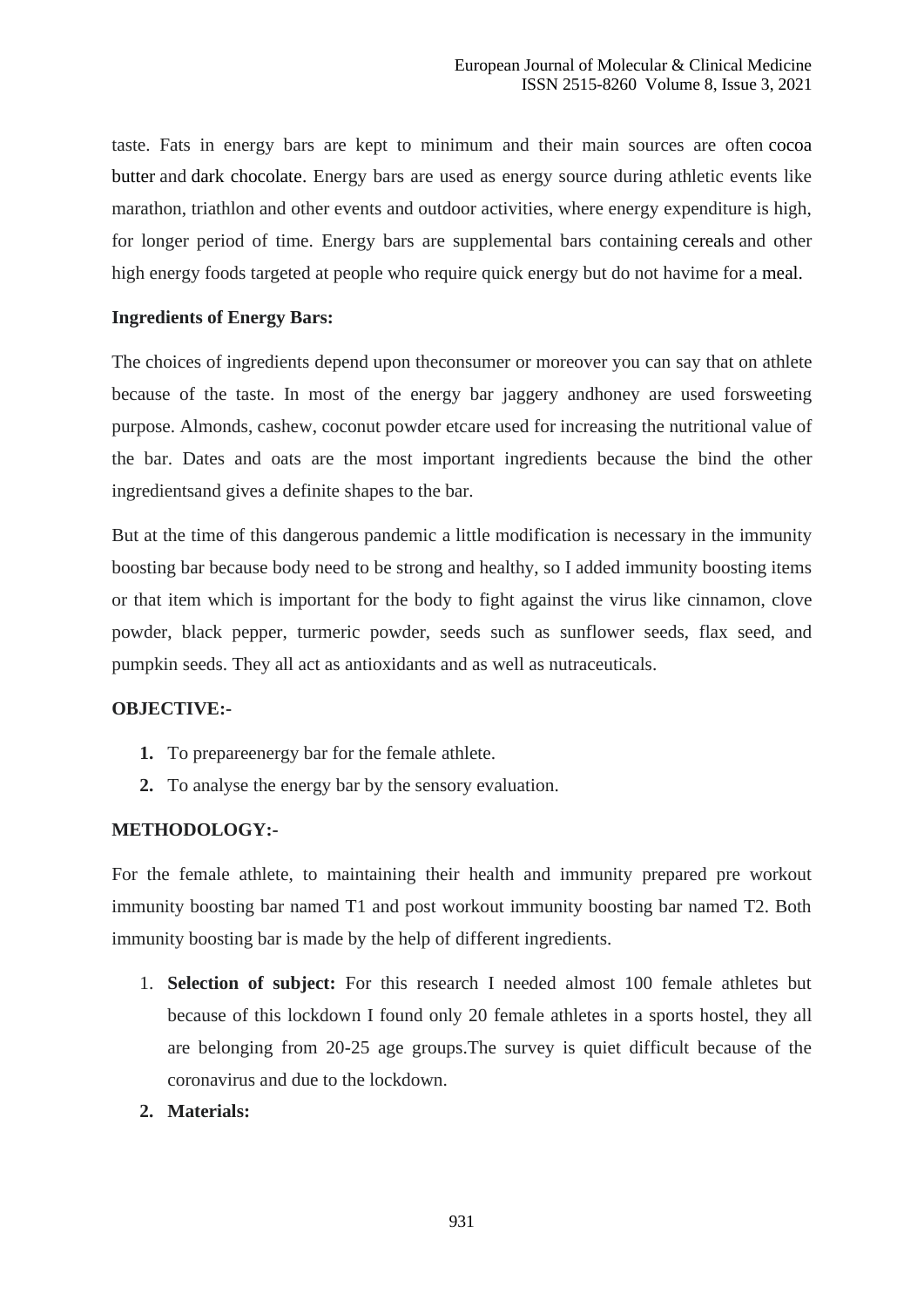**For pre-workout bar (T1)**: Dates, honey, oats, dry fruits like cashew and almonds, flax seeds, pumpkin seeds and sunflower seeds; are purchased from the local grocery shop of Sultanpurwhich is easily available.

**For post-workout bar (T2)** : Same materials as above but instead of seeds, using turmeric powder, black pepper, cloves and cinnamon.

## **3. Method:**

**Making T1 immunity boosting bar for pre-workout**:- Soak the dates in a warm water for 2 hour. After that blend the dates and make a thick paste. In a pan roast dry fruits and seeds (pumpkin, sunflower and flax seeds). Add dates paste, honey and pinch of salt and mix well. In another pan roast oats and make it a fine powder. Add oats powder to the mixture of dates and seeds, mix well. Transfer it into tray and spread it uniformly. Refrigerate the bar for 2 hour, after that cut into the desired shapes.

**Making T2 immunity boosting bar for post-workout:** The making of T2 Immunity boosting bar is same as T1 but a slightly change in ingredient, i.e. to used turmeric powder, black pepper, cloves and cinnamon on the behalf of seeds**.**

#### **RESULT :-**

The result and discussion chapter is based on the sensory acceptability of Immunity Boosting Bars. In this study the sensory evaluation is done by the female athlete living in a sports hostel of Sultanpur belonging from the age group 20-25, and the technique of sensory evaluation was hedonic scale.

In a result, the sensory evaluation helps to find out the texture, flavour, taste, aroma, body, colour and overall acceptability of both immunity boosting bars. T1 bar is highly accepted by the female athlete as it is shown in the giver graphical representation. Due to the changes in T2 bar were not accepted more by them. The taste, color, flavour, texture, aroma of T2 bar is different from the T1 bar just because of the different ingredients.

**Distribution of bars on the basis of ingredients:**

#### **T1- Pre-workout bar**

**T2- Post-workout bar**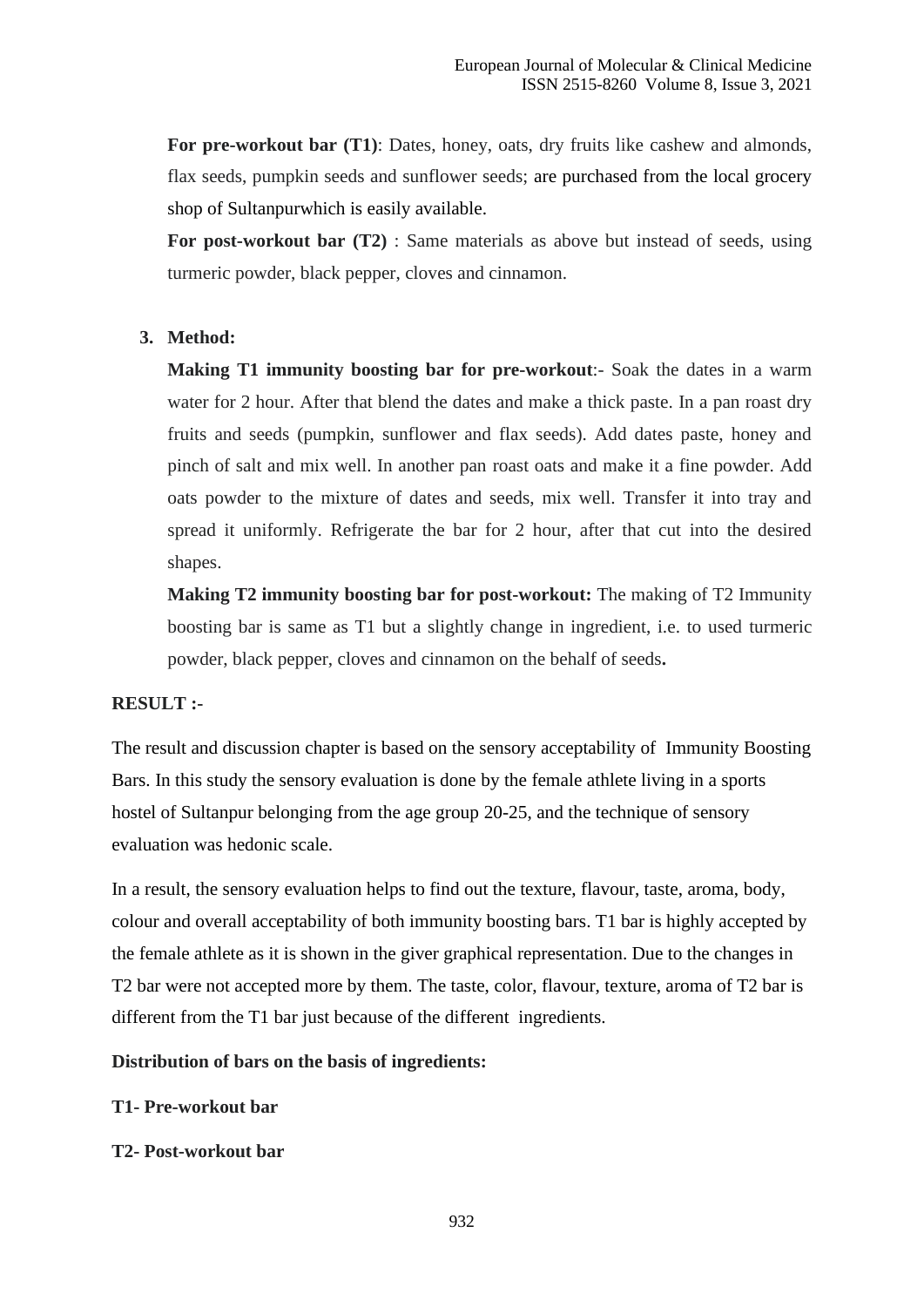| <b>IMMUNITY BOOSTING</b> | <b>NO. OF ATHLETE</b> |
|--------------------------|-----------------------|
| <b>BAR</b>               |                       |
| T1                       | 11                    |
| T2                       | 09                    |
| <b>TOTAL</b>             | 20                    |

# **I. Table no. 2- Marking of body and texture of bar**



Figure no. 1- Graphical representation of body and texture

# **II. Table no. 3- Marking of colour and appearance ofbar**

| <b>IMMUNITY BOOSTING</b> | <b>NO. OF ATHLETE</b> |
|--------------------------|-----------------------|
| <b>BAR</b>               |                       |
| T1                       | 15                    |
| T <sub>2</sub>           | 05                    |
| <b>TOTAL</b>             | 20                    |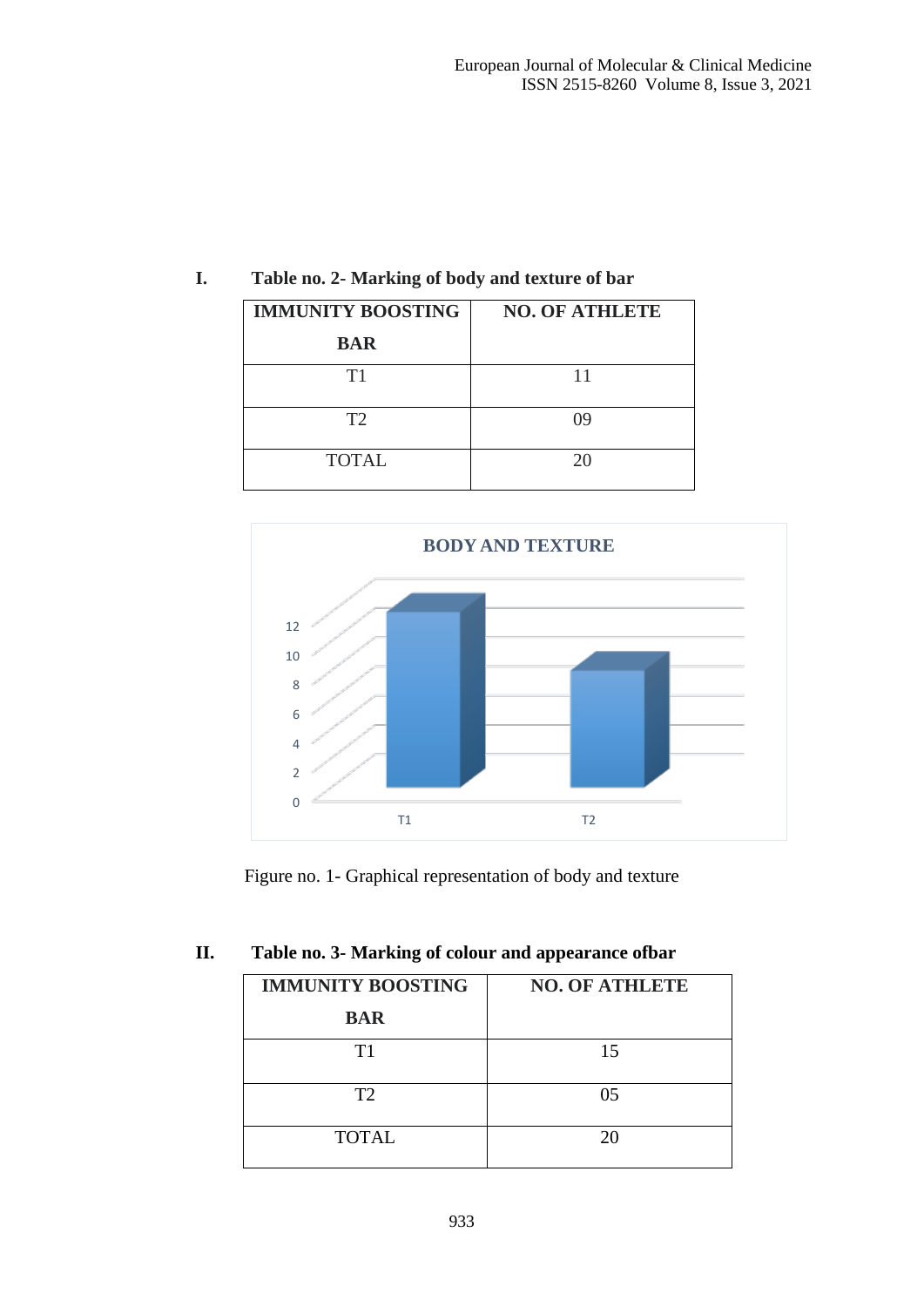



## **III. Table no. 4 -Marking of taste and flavour**

| <b>NO. OF ATHLETE</b> |
|-----------------------|
|                       |
| 13                    |
| 07                    |
| 20                    |
|                       |



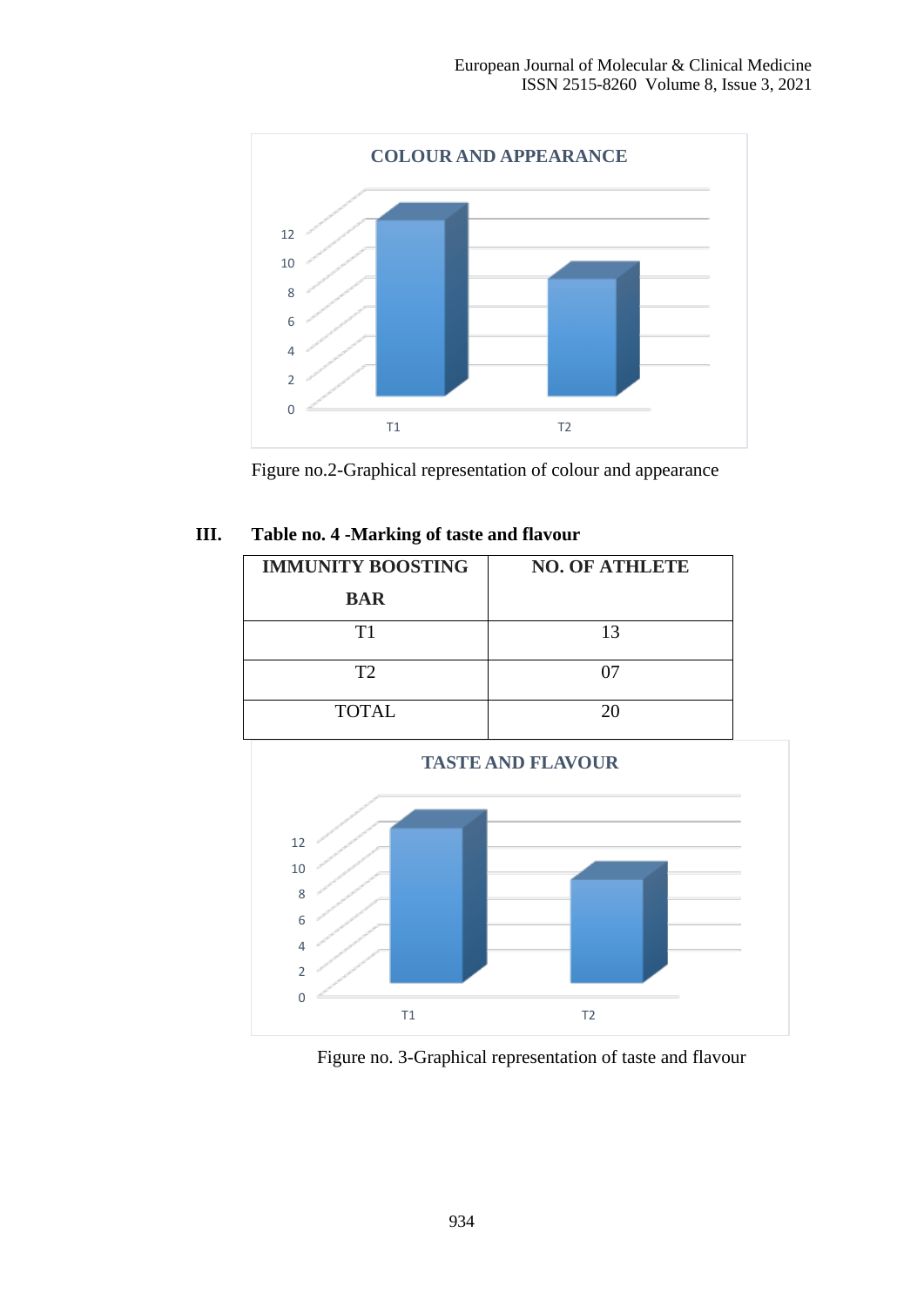| <b>IMMUNITY BOOSTING</b> | <b>NO. OF ATHLETE</b> |
|--------------------------|-----------------------|
| <b>BAR</b>               |                       |
| T1                       | 12                    |
| T <sub>2</sub>           | 08                    |
| <b>TOTAL</b>             | 20                    |

#### **IV. Table no.5- Overall acceptability of bar**



Figure no.4-Graphical representation of overall acceptability

#### **CONCLUSION :**

As in result we can clearly see that immunity boosting bar sample no. T1, which is made up of seeds like pumpkin seeds, flax seeds and sunflower seeds is highly accepted by the member.By the nutritional point of view T1 bar is highly nutritious but on the other hand T2 bar is helpful to fight against the virus in this global pandemic (COVID-19). The taste, texture and colour of the bar is perfect in T1 as compare to other, because of the ingredients. I highly recommend immunity boosting bar T1 and T2 for the instant energy as it is the good source of energy, carbs and protein. If you don't have the time for your meal you can take this bar to complete your nutritional requirement. But at the time of this pandemic T2 is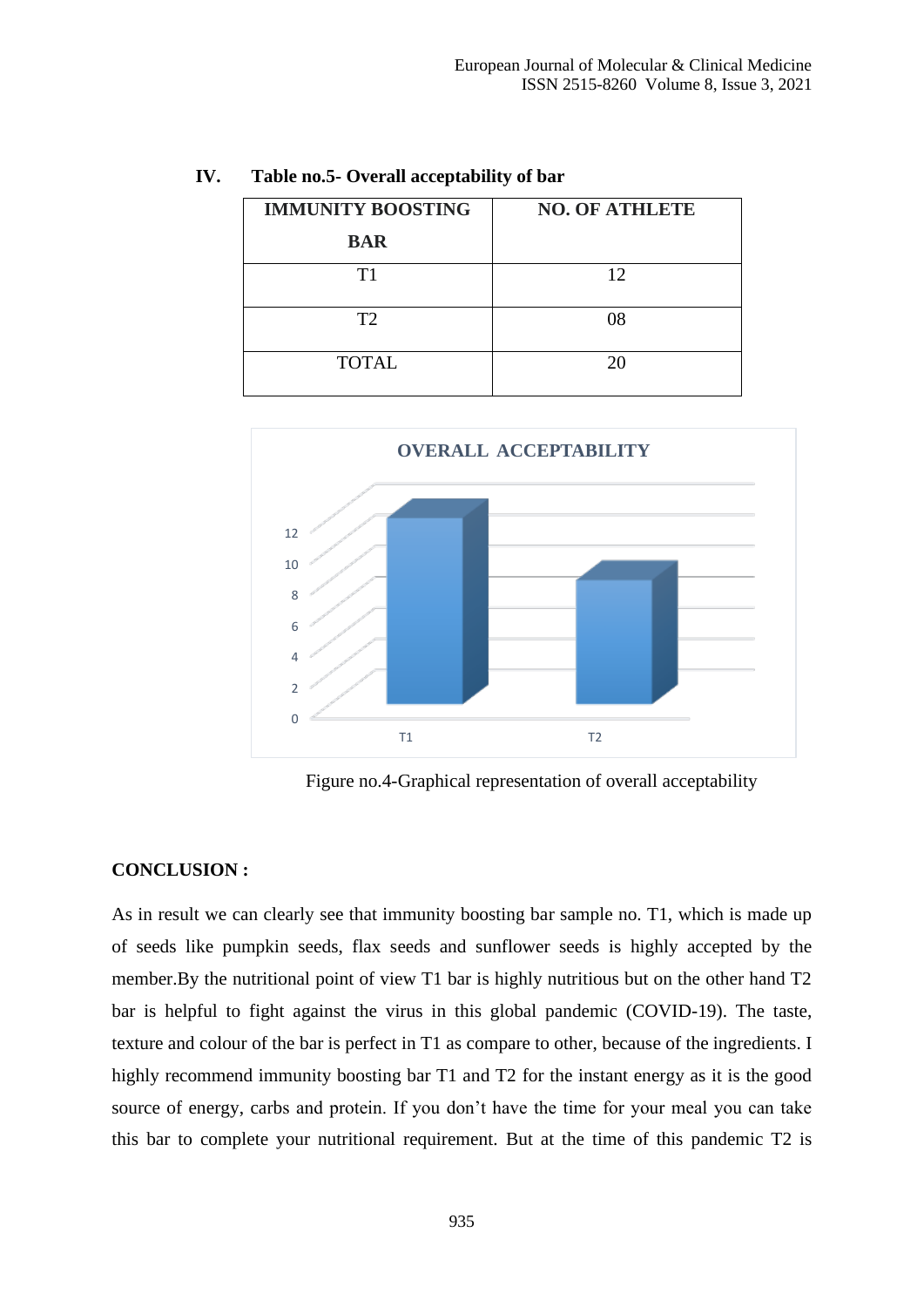highly beneficial for the body because the ingredients such as curcumin, clove, cinnamon, black pepper are helpful for protecting the body to fight against the virus.

Immunity boosting bar is the good source of instant energy as it is full of macro and micronutrients. In the bar sufficient amount of protein, carbohydrates, energy, fibre are present which is easily digested and utilized in the body. Athlete needs energy rapidly for their pre and post workout. They prefer energy bar and sports drinks for the strength and endurance. Bar which is available in market are unhealthy and adulterated.Therefore the present study was undertaken with a view to formulation of nutrient bars using recipe standardization. Quality of the bar was judged by using sensory evaluation techniques. The bar was store for the few days in the cold and dry place.

### **ACKNOWLEDGEMENT:-**

I am very happy to express my gratitude to my supervisor*Prof.Sunita Mishra,* Dean of Department of the Food Science and Technology for her suggestion to work on this project and help me in this research work.

## **REFERENCE :**

- 1. **[^](https://en.wikipedia.org/wiki/Energy_bar#cite_ref-1)** *["Nutrition Bar Comparison Chart"](https://web.archive.org/web/20100527180845/http:/www.mesaaz.gov/fire/wellness/pdf/NutritionBarComparisonChart.pdf) (PDF). Mesa AZ fire department. Archived from [the original](http://www.mesaaz.gov/fire/wellness/pdf/nutritionbarcomparisonchart.pdf) (PDF) on 27 May 2010. Retrieved 2009-10-21.*
- 2. Horesh, D., & Brown, A. D. (2020). Traumatic stress in the age of COVID-19: A call to close critical gaps and adapt to new realities. *Psychological Trauma: Theory, Research, Practice and Policy*, *12*(4), 331– 335. https://doi.org/10.1037/tra0000592 [\[Crossref\],](https://www.tandfonline.com/servlet/linkout?suffix=CIT0001&dbid=16&doi=10.1080%2F15325024.2020.1777762&key=10.1037%2Ftra0000592) [\[PubMed\],](https://www.tandfonline.com/servlet/linkout?suffix=CIT0001&dbid=8&doi=10.1080%2F15325024.2020.1777762&key=32271070) [\[Web of Science](https://www.tandfonline.com/servlet/linkout?suffix=CIT0001&dbid=128&doi=10.1080%2F15325024.2020.1777762&key=000525399500001)  [®\],](https://www.tandfonline.com/servlet/linkout?suffix=CIT0001&dbid=128&doi=10.1080%2F15325024.2020.1777762&key=000525399500001) [\[Google Scholar\]](http://scholar.google.com/scholar_lookup?hl=en&publication_year=2020&pages=331-335&issue=4&author=D.+Horesh&author=A.+D.+Brown&title=Traumatic+stress+in+the+age+of+COVID-19%3A+A+call+to+close+critical+gaps+and+adapt+to+new+realities)
- 3. Johnston, C. S. (1995). The rokeach value survey: Underlying structure and multidimensional scaling. *The Journal of Psychology*, *129*(5), 583– 597. https://doi.org/10.1080/00223980.1995.9914930 [\[Taylor & Francis](https://www.tandfonline.com/doi/10.1080/00223980.1995.9914930)  [Online\],](https://www.tandfonline.com/doi/10.1080/00223980.1995.9914930) [\[Web of Science ®\],](https://www.tandfonline.com/servlet/linkout?suffix=CIT0002&dbid=128&doi=10.1080%2F15325024.2020.1777762&key=A1995TA75200010) [\[Google Scholar\]](http://scholar.google.com/scholar_lookup?hl=en&publication_year=1995&pages=583-597&issue=5&author=C.+S.+Johnston&title=The+rokeach+value+survey%3A+Underlying+structure+and+multidimensional+scaling)
- 4. Kolyperas, D., Maglaras, G., & Sparks, L. (2019). Sport fans' roles in value cocreation. *European Sport Management Quarterly*, *19*(2), 201– 220. https://doi.org/10.1080/16184742.2018.1505925 [\[Taylor & Francis](https://www.tandfonline.com/doi/10.1080/16184742.2018.1505925)  [Online\],](https://www.tandfonline.com/doi/10.1080/16184742.2018.1505925) [\[Web of Science ®\],](https://www.tandfonline.com/servlet/linkout?suffix=CIT0003&dbid=128&doi=10.1080%2F15325024.2020.1777762&key=000461173800004) [\[Google Scholar\]](http://scholar.google.com/scholar_lookup?hl=en&publication_year=2019&pages=201-220&issue=2&author=D.+Kolyperas&author=G.+Maglaras&author=L.+Sparks&title=Sport+fans%E2%80%99+roles+in+value+co-creation)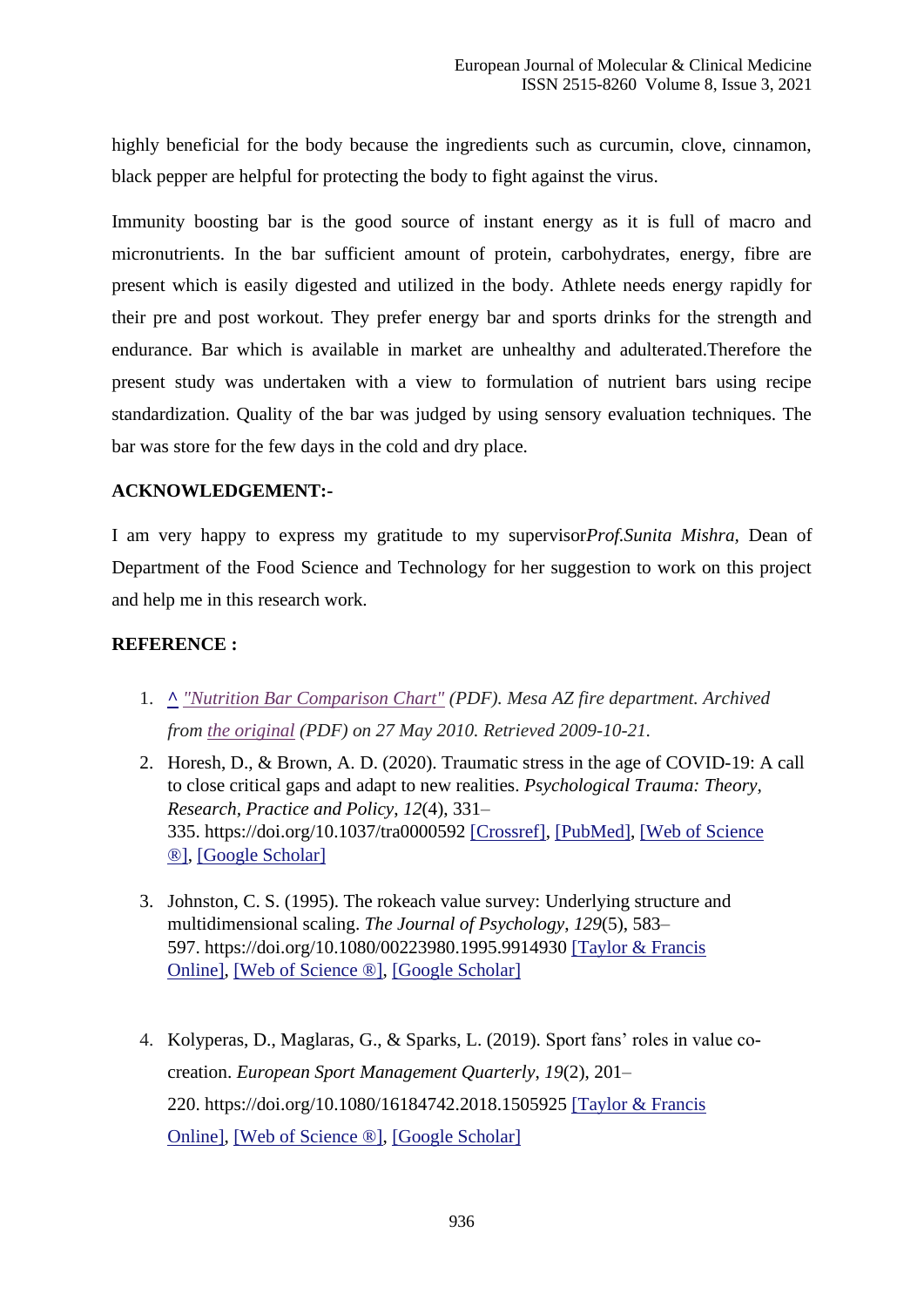- 5. Gupta Sonam and Mishra Sunita, 2018 "Utilization of cassava flour based nutrient energy bars & its organoleptic properties evaluation" International Journal of Current Research, 10, (12), 75885-75887
- 6. .Coronavirus disease 2019 (COVID-19)—Symptoms and causes".
- 7. Sunita Mishra & Monika Patel (2020) "Role of nutrition on immune system during COVID-19 pandemic" Journal of food nutrition and health Pg. No. 1-6 <http://www,alliedacademics.org/journal-food-nutrition-health/>
- 8. Pooja Mishra &Sunita Mishra (2020) "Ashwagandha and moringa used as immunity boosting during COVID-19 pandemic" Journal of Ayurveda ISSN-2321-O435
- 9. "COVID-19 Dashboard by the Center for Systems Scienceand Engineering (CSSE) at Johns Hopkins University (JHU)".
- 10. "WHO Director-General's opening remarks at the mediabriefing on COVID-19" World Health Organization (WHO)(Press release). 11 March 2020.
- 11. Boost your immunity against the Coronavirus COVID-19,Risks of Infection | Narayana Health.
- 12. The Role of Nutrition in the Immune System | Part I of II -Sight and Life.
- 13. Foods To Boost the Immune System.
- 14. Mikkelsen K., Apostolopoulos V. (2019) Vitamin B12,Folic Acid, and the Immune System. In: Mahmoudi M., RezaeiN. (eds) Nutrition and Immunity. Springer, Cham
- 15. Levine, H. (2020) 5 Ways to Boost Your Immune System.
- 16. Hui DS, I Azhar E, Madani TA. et al. (February 2020). "Thecontinuing 2019-nCoV epidemic threat of novel coronavirusesto global health - The latest 2019 novel coronavirus outbreak inWuhan, China"